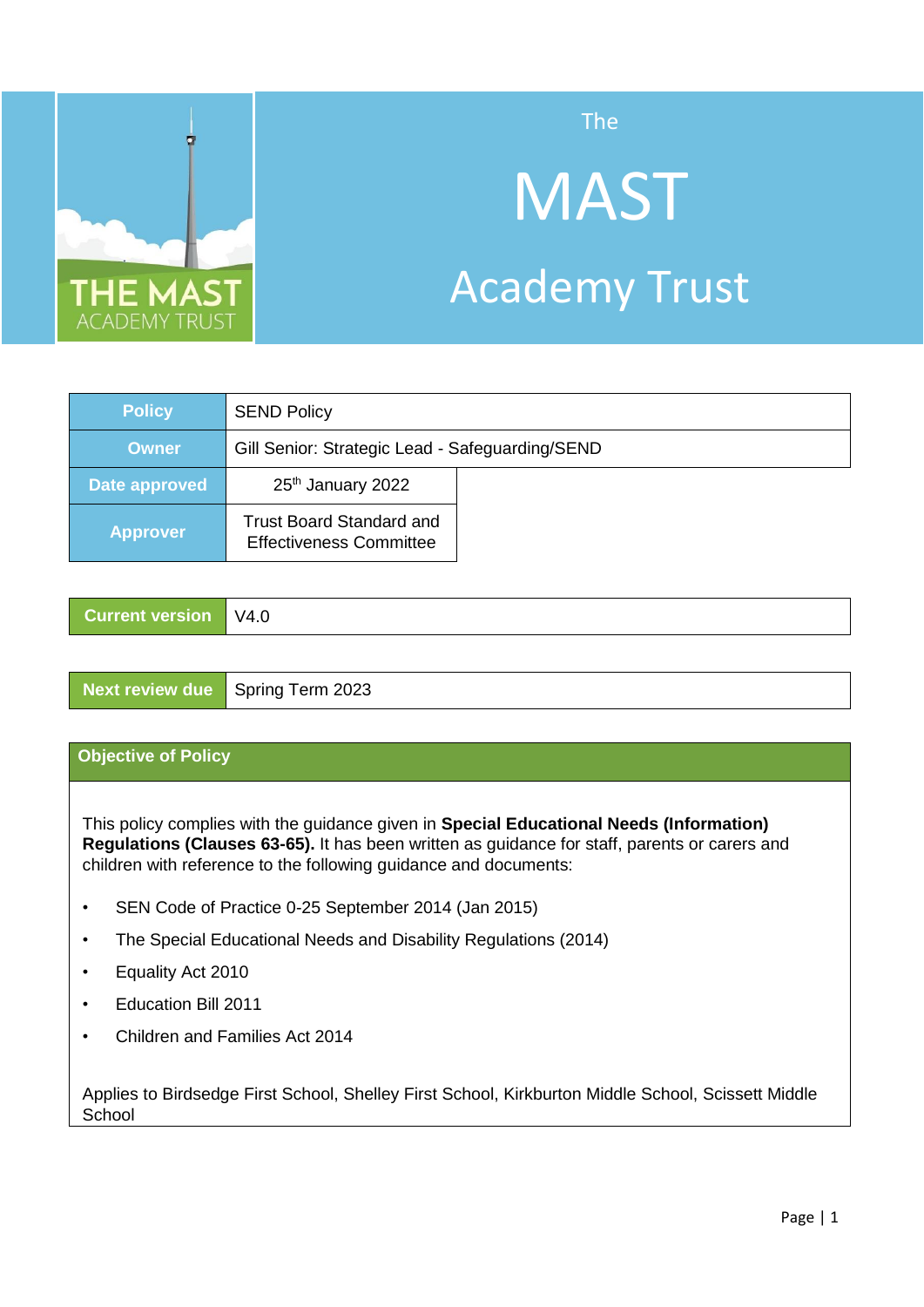| <b>Version Control</b>   |                                                                                                                          |  |  |
|--------------------------|--------------------------------------------------------------------------------------------------------------------------|--|--|
| Version<br><b>Number</b> | Summary of amends from previous version                                                                                  |  |  |
| 1.0                      | Development of policy to apply across the Trust                                                                          |  |  |
| 2.0                      | Annual review                                                                                                            |  |  |
| 3.0                      | Annual review                                                                                                            |  |  |
| 4.0                      | Annual review. Addition on responsibilities to page 3. Section1: addition of header and<br>content for dyslexic learners |  |  |

| Sign off requirements                        |                     |  |  |
|----------------------------------------------|---------------------|--|--|
| <b>Approvers</b>                             | <b>Position</b>     |  |  |
| <b>Standards and Effectiveness Committee</b> | <b>Trust Board</b>  |  |  |
| <b>Reviewers</b>                             | <b>Position</b>     |  |  |
| Natasha Greenough                            | <b>CEO The MAST</b> |  |  |
| <b>Gill Senior</b>                           | <b>SENDCO</b>       |  |  |
| Liz Godman                                   | <b>Trustee</b>      |  |  |

| <b>Section</b><br><b>Number</b> | Content                                                                                                                                                                                                        | Page<br><b>Number</b> |
|---------------------------------|----------------------------------------------------------------------------------------------------------------------------------------------------------------------------------------------------------------|-----------------------|
| 1.0                             | The areas of special educational needs for which provision is made at the<br>school                                                                                                                            | 5                     |
| 2.0                             | The school's arrangements for assessing the progress of pupils with special<br>educational needs.                                                                                                              | 5                     |
| 3.0                             | Management of SEND within our school                                                                                                                                                                           | 8                     |
| 4.0                             | <b>SENDCO</b>                                                                                                                                                                                                  | 9                     |
| 5.0                             | Information about the expertise and training of staff in relation to children<br>and young people with special educational needs and about how specialist<br>expertise will be secured.                        | 10 <sup>1</sup>       |
| 6.0                             | Information about how equipment and facilities to support children and<br>young people with special educational needs will be secured.                                                                         |                       |
| 7.0                             | Partnership with Parents/Carers                                                                                                                                                                                | 11                    |
| 8.0                             | Any arrangements made by the governing body or the proprietor relating to<br>the treatment of complaints from parents of pupils with special educational<br>needs concerning the provision made at the school. | 13                    |
| 9.0                             | The contact details of support services for the parents of pupils with special<br>educational needs, including those for arrangements made in accordance<br>with clause 32.                                    | 13                    |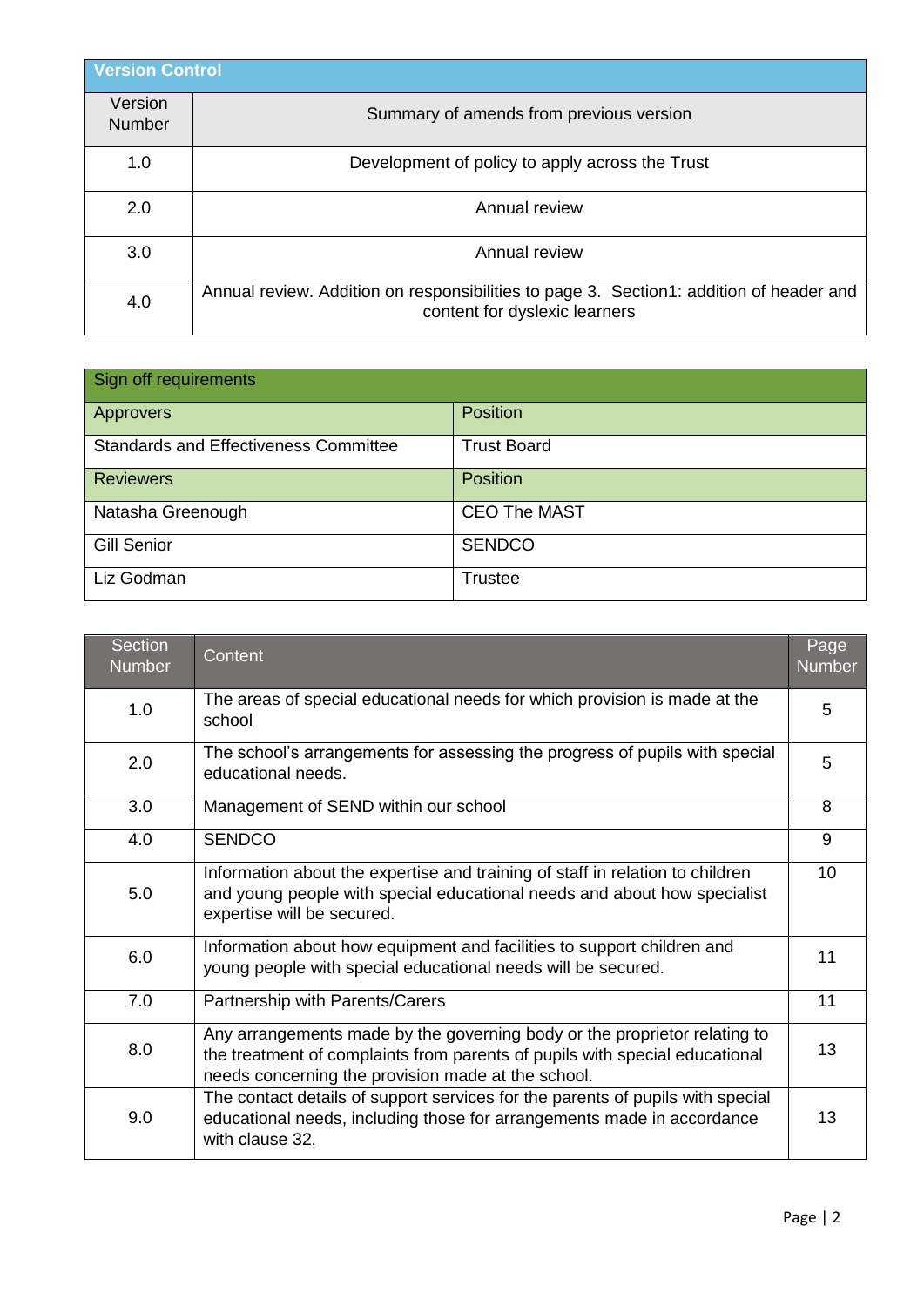| <b>School name</b>       | <b>SENDCo</b>                               | <b>Nominated</b>                        | <b>Headteacher</b> |
|--------------------------|---------------------------------------------|-----------------------------------------|--------------------|
|                          |                                             | Governor                                |                    |
| <b>Birdsedge First</b>   | Donna Waddington                            | Sian Hyett-Allen                        | Donna Waddington   |
| <b>Kirkburton Middle</b> | <b>Gill Senior</b><br>Deputy: Adam Lawler   | Liz Godman                              | Chris Taylor       |
| <b>Shelley First</b>     | Abi Westerman                               | <b>Tracy Pinnock/Julia</b><br>Moorhouse | Debra Knowles      |
| <b>Scissett Middle</b>   | <b>Rachel Onnis</b><br>Deputy: Thomas Large | Nic Thorpe                              | Ann Large          |

# **Aims**

In The MAST Academy Trust we aim for our schools to provide all students with an education that enables them to:

- Achieve their best
- Become confident individuals living fulfilling lives, and
- Build a solid foundation for upper school and a successful transition into adolescence and onto adulthood, whether into employment, further or higher education or training

We make every effort to narrow gaps in attainment between all groups of learners. It is our responsibility to ensure that students with special educational needs have the maximum opportunity to attain and achieve in line with their peers, including an equal opportunity to participate in student voice and extra-curricular activities, visits, productions and other school events.

## **Objectives**

- To personalise the curriculum offer to best enable all learners to make progress in line with non-SEND learners.
- To fully engage and involve students, parent and carers in discussions, planning and reviews around their needs and provision.
- To carefully map provision for students with SEND to ensure that staff deployment, resource allocation and choice of intervention is leading to the best possible learning outcomes
- To ensure an appropriate level of staff expertise to meet pupil need, through well targeted continuing professional development
- To communicate well and form a productive partnership with the Local Authority and other outside agencies, to ensure there is a multi-professional approach to meeting the needs of all students with SEND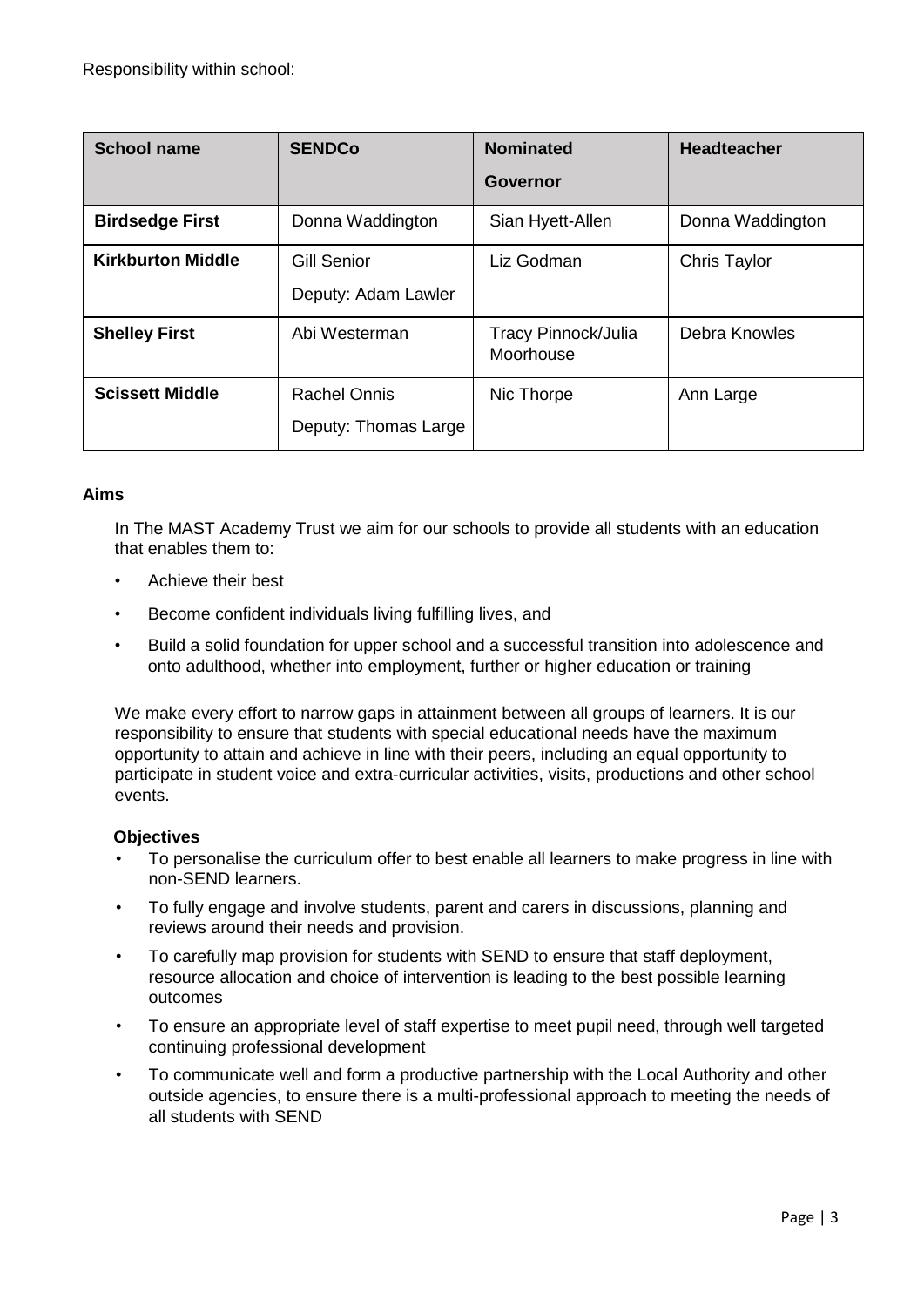## **Further Reference / Linked Policies**

- SEND Code of Practice: 0-25 years (January 2015)
- Meeting Need The Wave Approach
- SEND Support Levels for Mainstream Schools
- SEND report for pyramid
- Kirklees Local Offer https://www.kirklees.gov.uk/beta/local-offer/the-local-offer.aspx
- Safeguarding Policy
- Disability, Equality and Diversity Policy
- Medical Needs Policy
- Accessibility Plan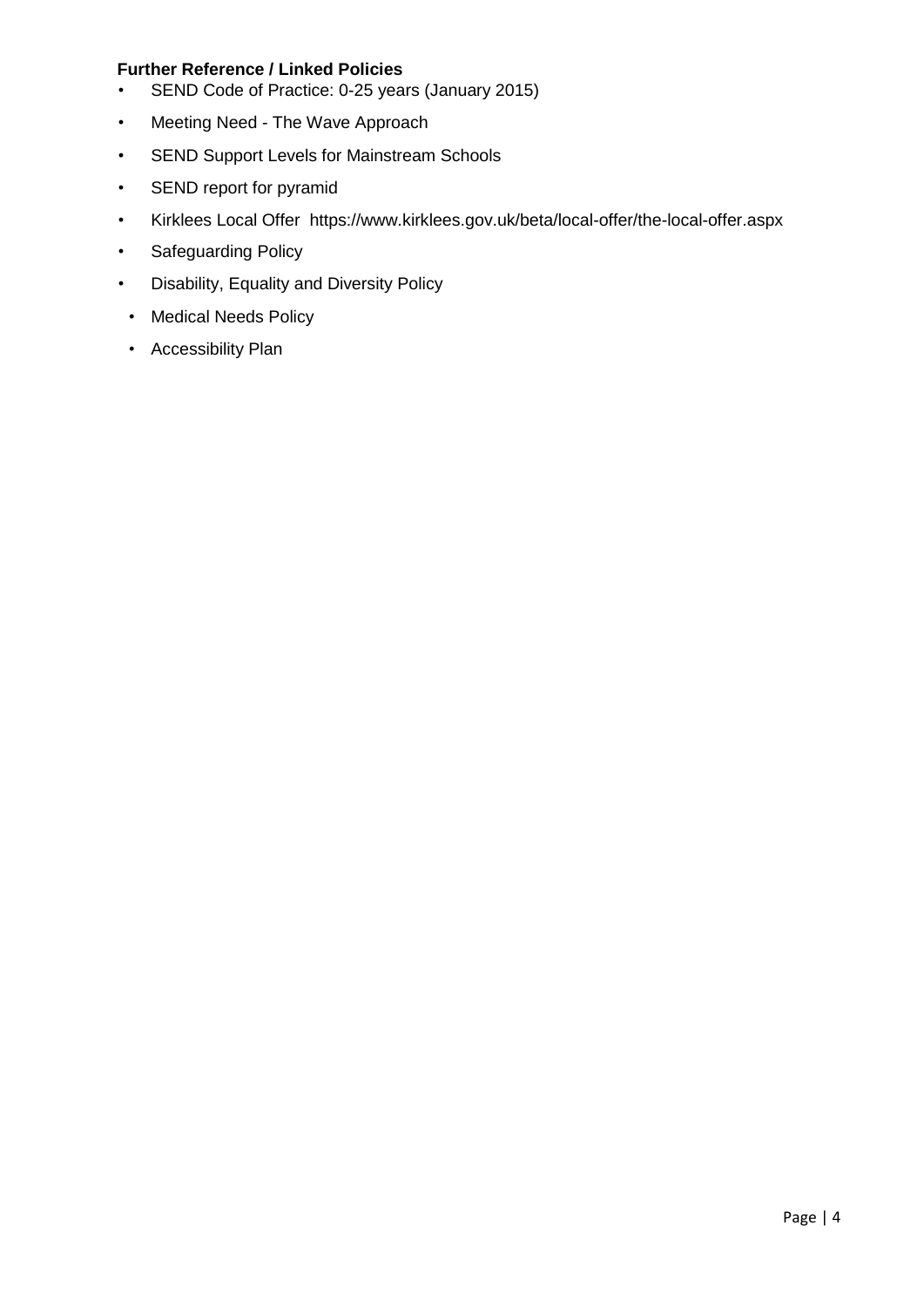# **1.0 The areas of special educational needs for which provision is made at the school**

### **Areas of special educational need:**

Special educational needs and provision can be considered as falling under four broad areas:

- 1. Complex communication and interaction /Speech and language
- 2. Cognition and learning
- 3. Social, emotional and mental health (including BESD)
- 4. Sensory and/or physical

Pupils at schools in The MAST Academy Trust may have difficulties that fit clearly into one or more of these categories. For others the precise nature of their need may not be clear. It is therefore important to have procedures in place for identification, monitoring, assessment and provision and to ensure that all staff are familiar with these procedures.

#### **Dyslexic learners:**

Dyslexia falls into the SEND category of needs within Cognition and learning. All schools within The Mast Academy Trust will meet the needs of dyslexic learners through wave one quality first teaching, with reasonable adjustments being made in line with any formal diagnostic reports.

#### **2.0 The school's arrangements for assessing the progress of pupils with special educational needs.**

## *STAGE 1: Well-differentiated, quality first teaching, including, where appropriate, the use of Wave 1 or Wave 2 Interventions. All learners receiving any form of intervention to be included on a whole school provision map.*

- All learners will have access to quality first teaching.
- Some vulnerable learners will have access to Wave 1 or Wave 2 interventions. These will probably be students who are underachieving and have been identified by the school as needing to make accelerated progress but will not exclusively be pupils with special educational needs.
- All vulnerable learners will be included on a whole-school provision map, which outlines and monitors all additional intervention across the school. The whole school provision map enables the school to:
	- o Plan strategically to meet students' identified needs and track their provision.
	- o Audit how well provision matches need.
	- o Recognise gaps in provision.
	- o Highlight repetitive or ineffective use of resources
	- o Cost provision effectively
	- o Demonstrate accountability for financial efficiency
	- o Demonstrate to all staff how support is deployed.
	- o Inform parents, LA, external agencies and Ofsted about resource deployment.
	- o Focus attention on whole school issues of learning and teaching as well as individual needs, providing an important tool for selfevaluation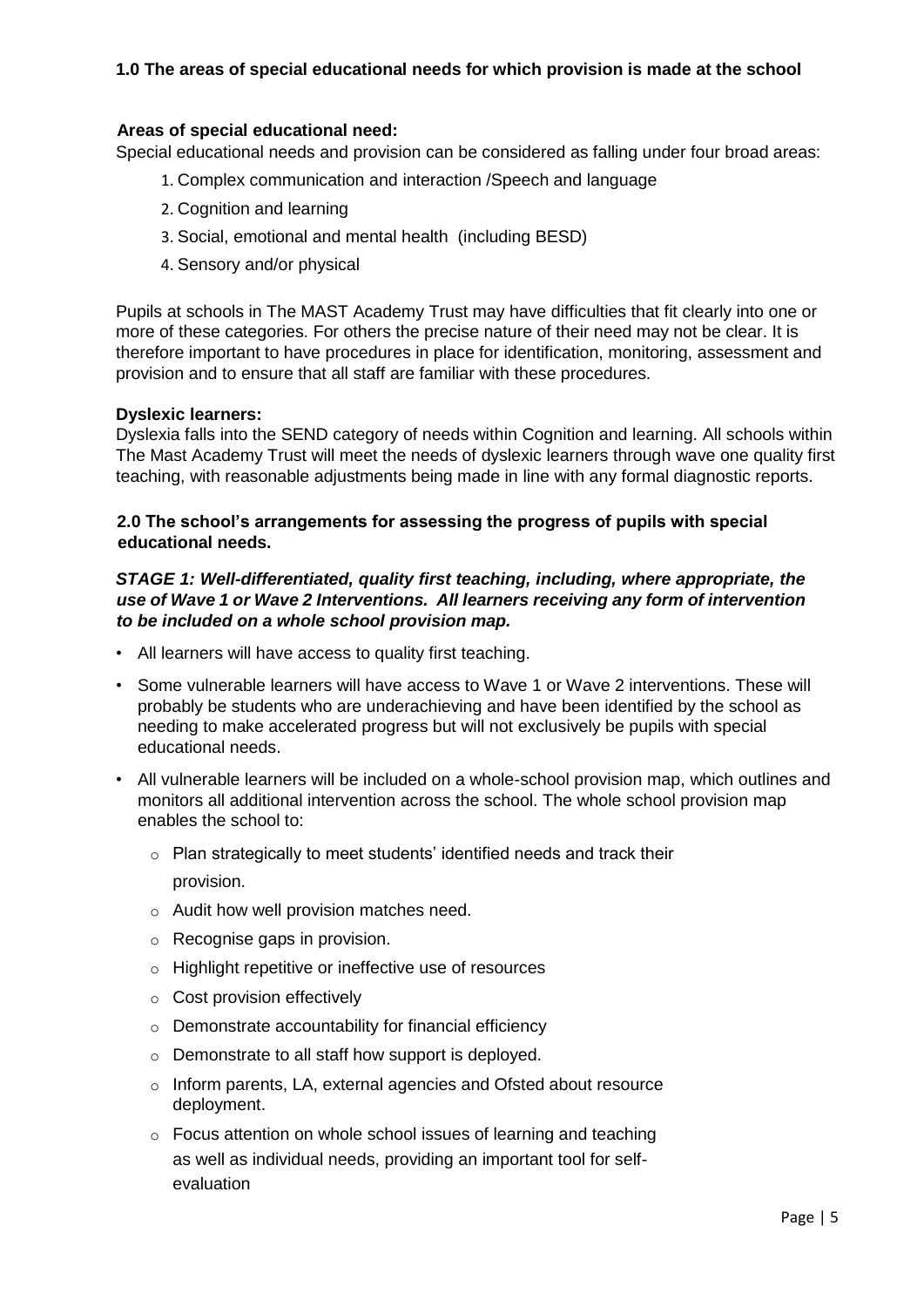# *Identification and Assessment at Stage 1*

Students' needs should be identified and met as early as possible through:

- The analysis of data including entry profiles, Foundation Stage Profile scores, reading and spelling ages, CAT scores and any other relevant whole-school pupil progress data
- Classroom based assessment and monitoring arrangements (Cycle of 'assess, plan, do review' – using the Kirklees Graduated approach).
- Following up parental concerns.
- Tracking individual students' progress over time.
- Liaising closely with first schools on transition.
- Information/learning plans from previous schools.
- Information from other services.
- Maintaining a provision map for all vulnerable learners which clearly identifies pupils' SEND status.
- Undertaking, when necessary, a more in-depth individual assessment.
- Involving external agencies where it is suspected that a special educational need is significant

## **Curriculum Access and Provision for vulnerable learners**

Where students are identified as having special educational needs, the school provides for these in a variety of ways and might use a combination of approaches to address targets identified for individuals. Possible interventions include:

- Wave 1,2,3 interventions
- Teachers differentiate work as part of quality first teaching
- Shared ETA lesson support where appropriate
- Spelling intervention and support withdrawal
- Handwriting intervention and support withdrawal
- Literacy and Numeracy booster group (KS2)
- Literacy and Numeracy mentoring (KS2)
- Fresh Start and Power of 2 coaching
- Dyspraxia movement group
- SULP (Social use of language programme)
- Social inclusion club/support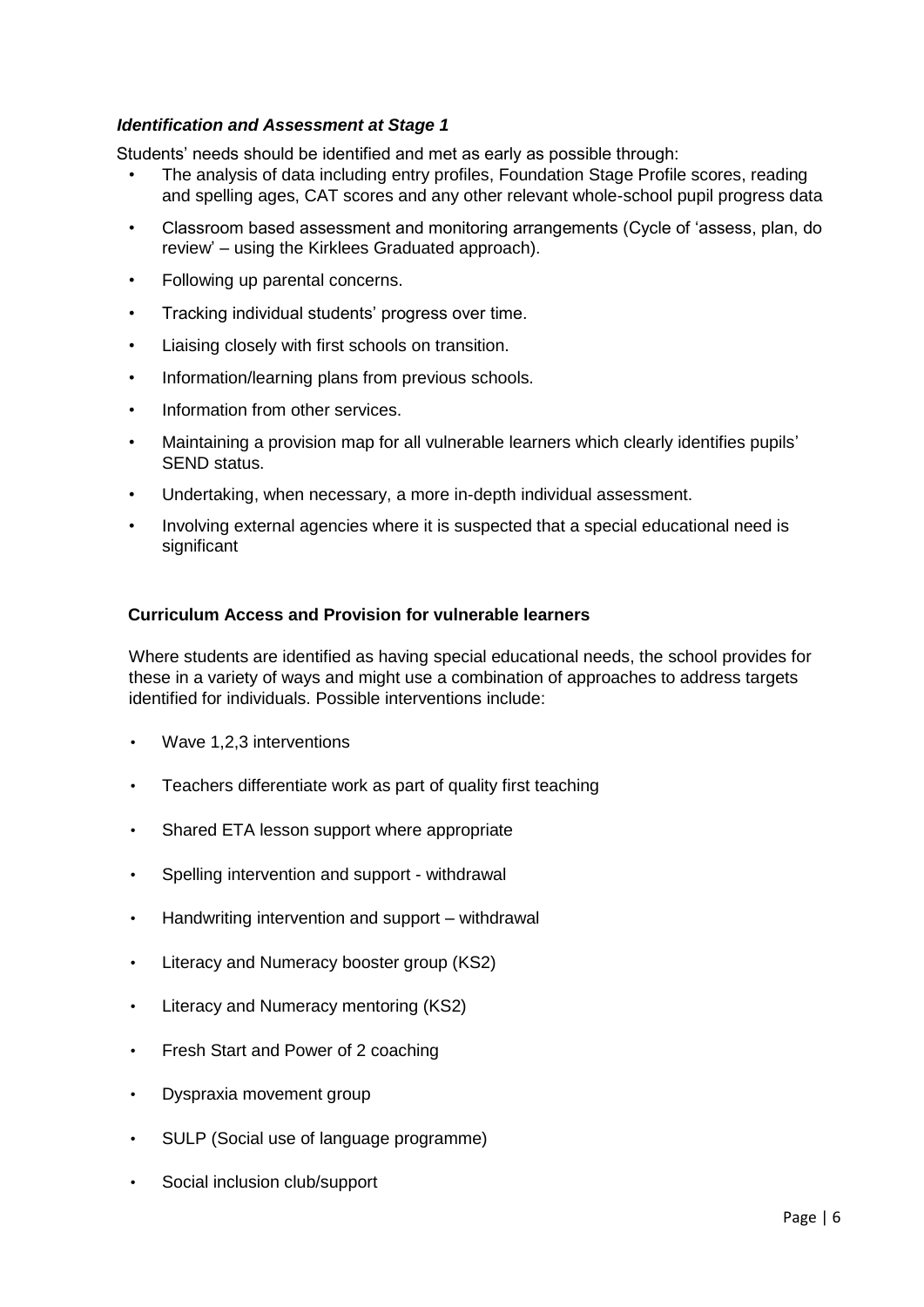- Referral to ANP panel for SEND support within the pyramid
- Application to the Single Point Referral for the Kirklees Pupil Referral Service *(referral process for children and young people who have additional needs relating to BESD, Medical needs, English as an Additional language and Education Support for Looked after Children in mainstream settings).*
- Application to the Single Point Referral for outreach support from the Kirklees Resourced Provisions for Visual Impairment, Hearing Impairment, Autistic Spectrum Disorder, Physical impairment and Speech, Language and Communication difficulties
- Referrals for support from other specialist external services including Locala *(School Nursing Team and Children's Speech and Language Therapy)*; Educational Psychology services; ChEWS *(Children's' Emotional Wellbeing Service - Tier 2)* and CAMHS *(Child and Adolescent Mental Health Service - Tier 3)*

# *Monitoring and Evaluation*

The monitoring and evaluation of the effectiveness of our provision for vulnerable learners is carried out in the following ways:

- Classroom observation and learning trails by the SENDCO, SLT and Middle leaders.
- Ongoing assessment of progress made by intervention groups.
- Work scrutiny
- Informal feedback from all staff.
- Student interviews when setting new IEP targets or reviewing existing targets three points throughout the academic year.
- Pupil progress tracking using assessment data (whole-school processes)
- Monitoring IEPs and IEP targets, evaluating their impact on students' progress.
- Attendance records and liaison with APSO
- Behaviour records and liaison with Class teachers/ Pastoral team.
- Regular meetings about students' progress between the SENDCO and Link governor for SEND.
- Head teacher's report to parents and governors

## *STAGE 2: Additional SEND Support*

- Students will be offered additional SEND support when it is clear that their needs require intervention which is "additional to" or "different from" the well-differentiated curriculum offer for all students in the school (i.e. they have a special educational need as defined by the SEN Code of Practice).
- In keeping with all vulnerable learners, intervention for students on the SEND register will be identified and tracked using the whole school provision map.
- It may be decided that a very small number of the students on the SEND list will require additional High Needs funding, for which an application needs to be made to the Local Authority, to ensure their underlying special educational need is being addressed*.*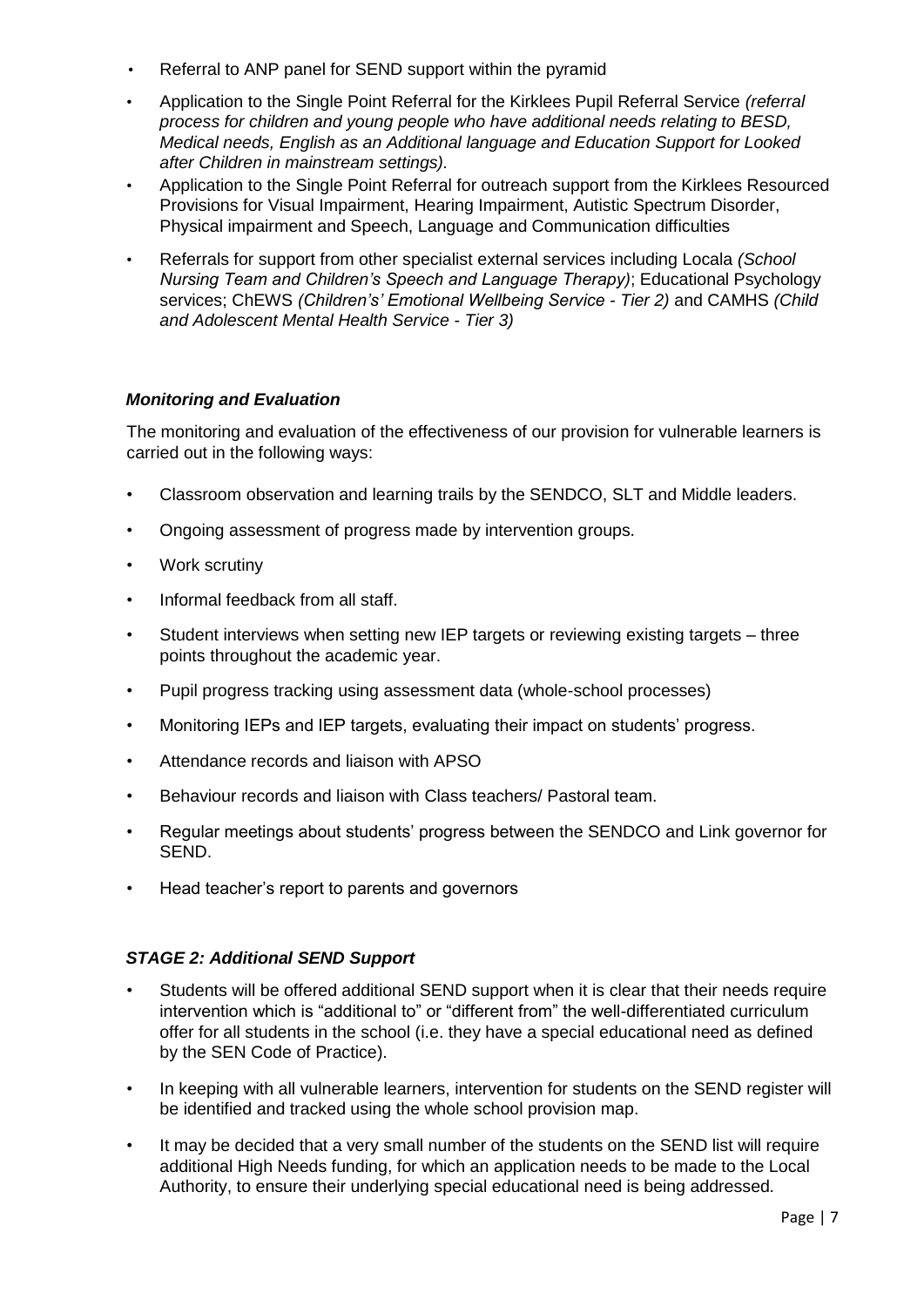(*This may particularly be the case where outside agencies have been involved in assessing the pupil or contributing to their provision. Where the school can evidence that more than £6,000 above the Average Weighted Pupil Unit has, or will need to be, spent on a pupil within any one financial year, in order to meet his or her special educational needs, an application will be made to the LA, with particular regard to the success criteria and SEN Descriptors published as part of the local offer.)* 

- On very rare occasions, where a pupil has a significant, severe and sustained need, it may be necessary to enter a multi-disciplinary assessment process with health and social care in order to consider the need for an Education Health and Care (EHC) plan
- Our approach to individual learning plans is as follows:
	- $\circ$  Our IEPs are a planning, teaching and reviewing tool, which enables us to focus on particular areas of development for pupils with SEND. They are seen as working documents, which can be refined and amended at any point
	- $\circ$  Our IEPs will clearly record the nature of the SEND for the individual pupil in addition to short and long term targets in place to support the need.
	- o Our IEPs will be based on informed assessment, information from feeder schools on transition years and will include the input of outside agencies as appropriate.
	- $\circ$  Our IEPs will be time-limited at review, there will be agreed next steps and a decision made to maintain the SEND status or move to the monitoring list.
	- $\circ$  Targets for an IEP will be arrived at through discussion wherever possible with the student, parents/carers, teachers and other relevant professionals

Our IEPs will be reviewed at three points throughout the academic year.

# *STAGE 3: Statement of Special Educational Needs or Education Health and Care Plan*

- Pupils with an EHC plan will have access to all arrangements for pupils on the SEND register (above) and, in addition to this, will have a formal annual review of their plan.
- Our school will comply with all local arrangements and procedures when applying for High Needs Block Funding or an EHC plan and will ensure that all pre-requisites for application have been met through ambitious and pro-active additional SEND Support using our devolved budget at an earlier stage. *NB Local banding arrangements are based on five areas of need rather than four:* 
	- 1 Communication and interaction
	- 2 Cognition and learning
	- 3 SEMH needs
	- 4 Sensory and/or physical needs
- Our review procedures fully comply with those recommended in Section 6.15 of the Special Educational Needs Code of Practice and with local policy and guidance particularly with regard to the timescales set out within the process

## **3.0 Management of SEND within our school**

The Headteacher and the governing body have delegated the responsibility for the ongoing implementation of this SEND Policy to the Special Educational Needs & Disabilities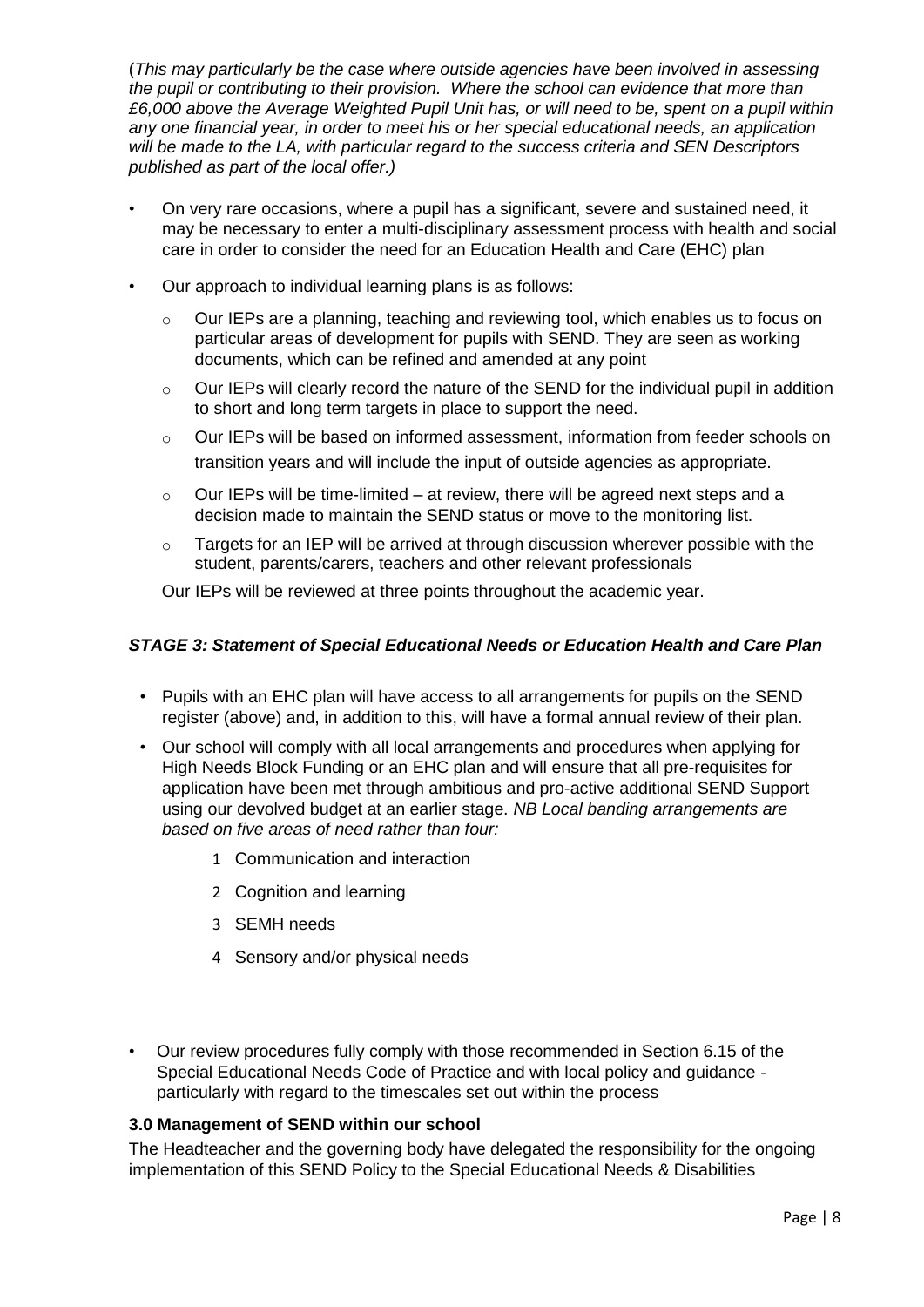Coordinator (SENDCO). The SENDCO is responsible for reporting regularly to SLT and the governor with responsibility for SEND on the ongoing effectiveness of this policy.

**All staff in school have a responsibility for maximising achievement and opportunity of vulnerable learners** – specifically, all teachers are teachers of students with special educational needs. Staff are aware of their responsibilities towards all vulnerable learners and a positive and sensitive attitude is shown towards all students at all times. CPD training is provided to staff and regular communication given on SEND updates, nationally and within the school context.

# **Headteacher**

- The headteacher is responsible for monitoring and evaluating the progress of all students and for making strategic decisions which will maximise their opportunity to learn.
- The headteacher and the governing body will delegate the day to day implementation of this policy to the SENDCO.
- The headteacher will be informed of the progress of all vulnerable learners and any issues with regard to the school's provision in this regard through:
	- o Analysis of the whole-school pupil progress tracking system
	- o Maintenance and analysis of a whole school provision map for vulnerable learners
	- o Feedback from line manager meetings
	- o Discussions with pupils and parents

## **4.0 SENDCO**

In line with the recommendations in the SEN Code of Practice 2014, the SENDCO/Additional needs co-ordinators will oversee the day- to-day operation of this policy in the following ways:

- Overseeing and analysis of provision mapping for SEND.
- Co-ordinating provision for children with SEND
- Liaising with and advising teachers.
- Line managing ETA team.
- Managing other classroom staff involved in supporting vulnerable learners.
- Overseeing the records on all children with SEND.
- Liaising with parents of children with SEND, in conjunction with class teachers.
- Contributing to the in-service training of staff.
- Implementing a programme of Annual Review for all pupils with a statement of special educational need or EHC plan.
- Carrying out referral procedures to the Local Authority to request High Needs funding and/or EHC plans as appropriate
- Carrying out Single Assessment referrals to the authority where necessary.
- Overseeing the smooth running of transition arrangements and transfer of information for Year 5 pupils with additional needs in liaison with pastoral team.
- Monitoring the school's system for ensuring that IEPs have a high profile in the classroom and with pupils.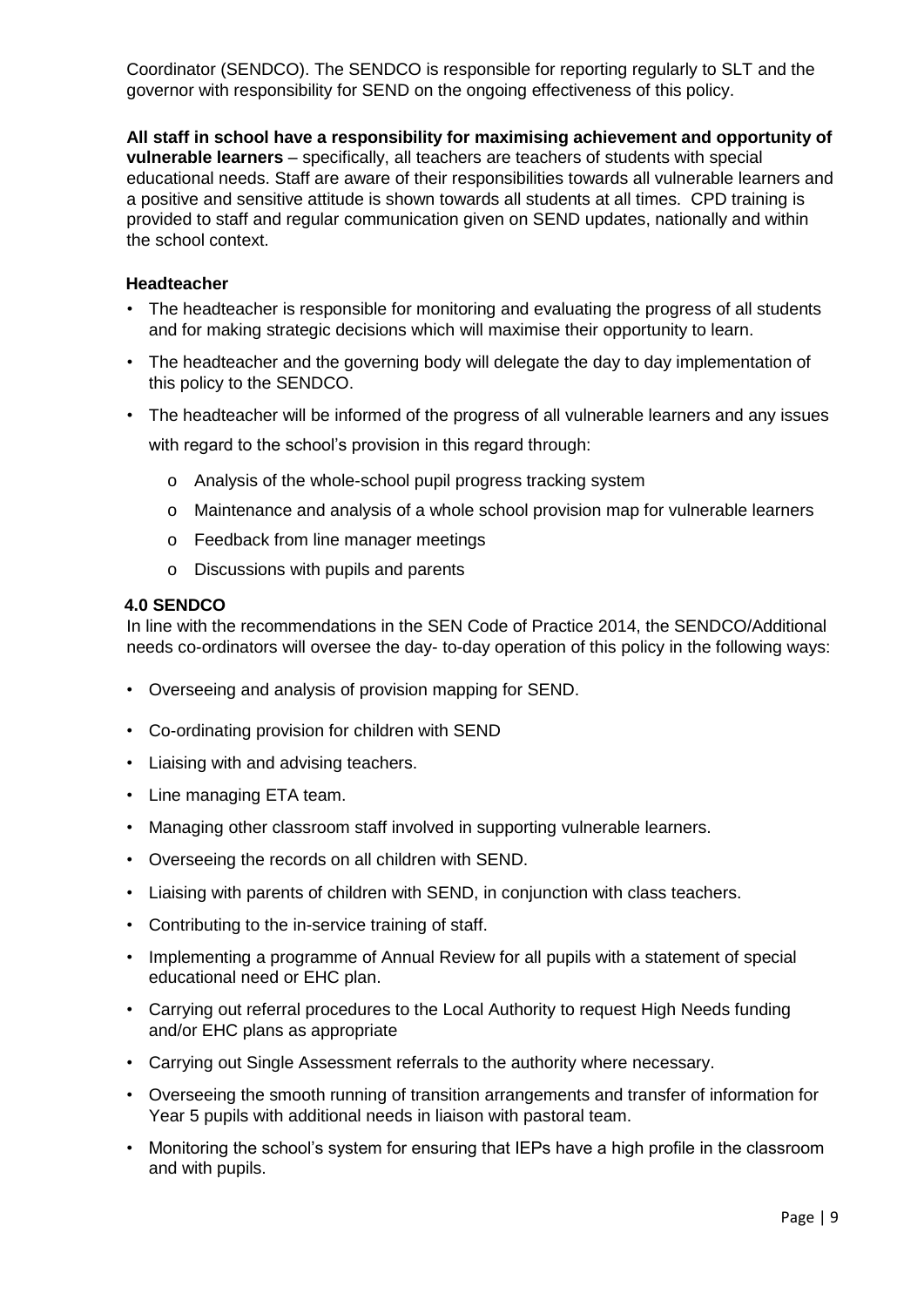- Evaluating regularly the impact and effectiveness of all additional interventions for students with SEND.
- Consulting regularly with staff to review and revise learning objectives for vulnerable learners who are being tracked on the school's provision map.
- Liaising sensitively with parents and families of pupils on the SEND register, keeping them informed of progress and listening to their views of progress.
- Attending area SENDCO network meetings and pyramid ANP meetings.
- Liaising with the school's SEND Governor, keeping him/her informed of current issues regarding provision for vulnerable learners, including those with SEND (nationally, locally and within school)
- Liaising closely with a range of outside agencies to support students with SEND

# **Class teachers**

All teachers are teachers of children with additional needs and must:

## **Liaise with the SENDCO in coordination to agree:**

- Which pupils in the class are vulnerable learners
- Which pupils are underachieving and need to have their additional interventions monitored on the vulnerable learners' provision map – but do not have special educational needs
- Which pupils (also on the provision map) require additional support because of a special educational need and need to go on the school's SEND register and be monitored via an IEP (this would include pupils with statements/EHC plans)

# **Secure good provision and good outcomes for all groups of vulnerable learners by:**

- Communicating effectively with the SENDCO regarding the needs and progress of those with SEN
- Making regular, effective use of the provision map and IEPs when planning and teaching
- Being aware of any updates to the provision map and IEPs and altering planning and practice accordingly.
- Providing differentiated teaching and learning opportunities.
- Ensuring there is adequate opportunity for pupils with special educational needs to work on agreed targets which are genuinely "additional to" or "different from" those normally provided as part of the differentiated curriculum offer and strategies. (SEN Code of Practice 2014)
- Ensuring effective deployment of resources including teaching assistant support to maximise outcomes for all groups of vulnerable learners

# **5.0 Information about the expertise and training of staff in relation to children and young people with special educational needs and about how specialist expertise will be secured.**

- In accordance with Section 6 of the SEN Code of Practice 2015, if appointed after September 2008, our SENDCO will be a qualified teacher working at our school and will have statutory accreditation. If a new SENDCO is appointed, he/she will gain statutory accreditation within three years of appointment
- The SENDCO will regularly attend local network meetings
- All staff will be trained in how to best support all vulnerable learners in order to maximise their achievement as part of the school development plan and annual schedule of CPD.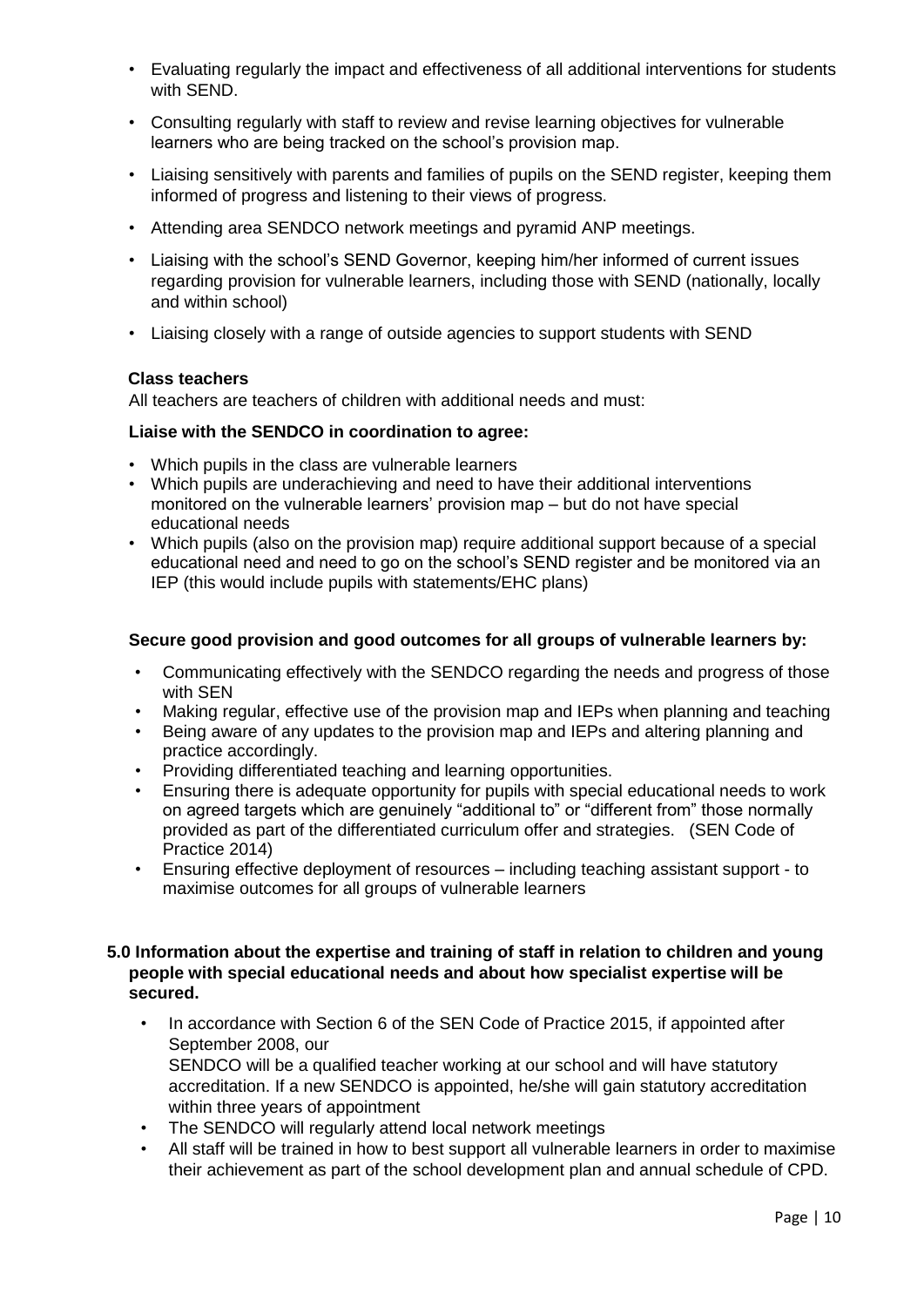• Advice will be sought from the school's Educational Psychologist - in relation to staff training in general and with regards to a specific child, should the need arise.

## **6.0 Information about how equipment and facilities to support children and young people with special educational needs will be secured.**

- When specialist equipment or a high level of staffing support is required to support a pupil with special educational needs, our school will fund this as additional SEND support up to £6,000 per annum for each individual pupil. Thereafter, if the cost is higher and the provision of these facilities is likely to be prolonged, the school will apply to the Local Authority for High Needs Block Funding
- Specialist equipment and expertise in relation to its use will be purchased/hired/ commissioned by the school from the open market, subject to the usual guarantees, service level agreements and quality assurance criteria. Our school will, wherever possible, join with other schools in joint purchasing/hire of equipment, in accordance with the Local Offer
- All staffing appointments to support vulnerable learners will be carried out in accordance with equal opportunities legislation, employment law, safer recruiting policy and best practice.

## **7.0 Partnership with Parents/Carers**

The school aims to work in partnership with parents and carers. We do so by:

- Working effectively with all other agencies supporting children and their parents
- Giving parents and carers opportunities to play an active and valued role in their child's education
- Making parents and carers feel welcome
- Encouraging parents and carers to inform school of any difficulties they perceive their child may be having or other needs the child may have which need addressing
- Instilling confidence that the school will listen and act appropriately
- Focusing on the child's strengths as well as areas of additional need
- Allowing parents and carers opportunities to discuss ways in which they and the school can help their child
- Keeping parents and carers informed and giving support during assessment and any related decision making process
- Making parents and carers aware of the Parent Partnership services
- Providing all information in an accessible way, including, where necessary, translated information for parents with English as an Additional Language

## **Involvement of Pupils**

We recognise that all pupils have the right to be involved in making decisions and exercising choice. In most lessons, all pupils are involved in monitoring and reviewing their progress through the use of layered targets. We endeavour to fully involve all pupils by encouraging them to:

- State their views about their education and learning
- Identify their own needs and learn about learning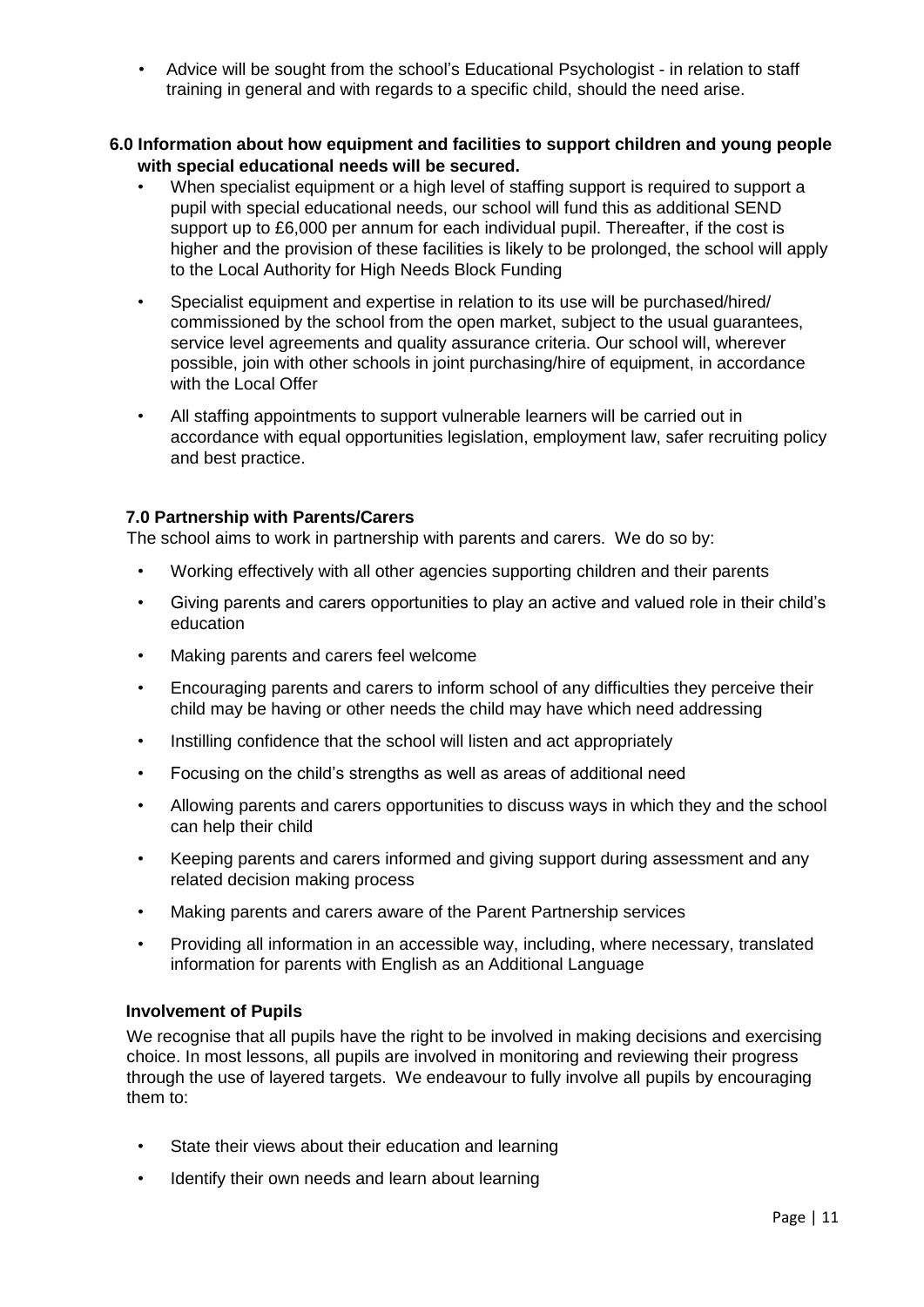- Share in individual target setting across the curriculum so that they know what their targets are and why they have them,
- Self-review their progress and set new targets

# **Effective Transition**

- We will ensure early and timely planning for transfers between the different phases of education. In the year in which they arrive or leave, we will engage in information sharing and success planning for those in receipt of Additional SEND support and offer transition meetings to all pupils with EHC plans. EHCP pupils will have next phase destinations and transition arrangements discussed at plan review meetings convened by the plan coordinator
- Transition timelines will be produced with the most appropriate member of staff.
- Support for the pupil in coming to terms with moving on will be carefully planned and will include familiarisation visits and coaching as appropriate. Pupils will be included in all whole class / year group transition activities, visits, and may also be offered additional transition visits to those planned for every pupil.
- Pupils and parents will be encouraged to consider all options for the next phase of education and the school will involve outside agencies, as appropriate, to ensure information is comprehensive but easily accessible and understandable. Accompanied visits to other providers may be arranged as appropriate
- Parents will be given a reliable named contact at the next phase provider.